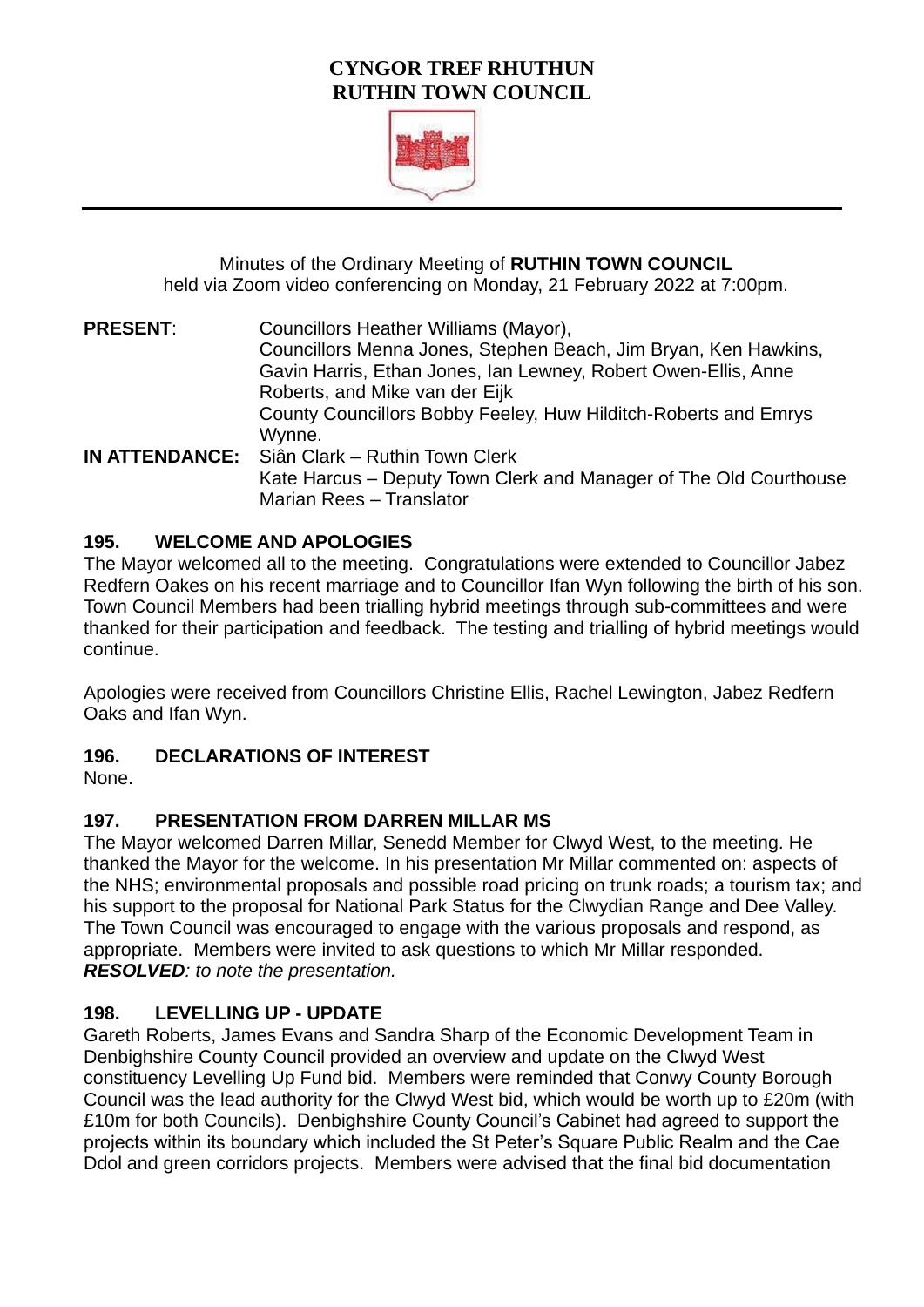was being firmed up and project costs updated. Denbighshire and Conwy County Council Officers were working closely to ensure that the bid was ready for submission once the bid window opened; a date for this was awaited. Whilst the aim was to deliver the complete projects, it was highlighted that aspirational aspects may require reconsideration, due to cost creep, but would be discussed with the project leads, as appropriate. The Levelling Up fund was a competitive process, and funding was not guaranteed.

In discussion Ruthin Town Councillors emphasised that the Ruthin Public Realm and Cae Ddol projects were broad and holistic and drew upon long held local ambitions. It was possible that some smaller elements could be completed incrementally through other funding pots. Information provided by all stakeholders in support of the various projects in Ruthin was being considered and collated as part of the wider bid.

*RESOLVED: to note the presentation.*

# **199. MAYOR'S REPORT**

The report as circulated with the agenda, which outlined the Mayor's activities and events since the previous Town Council meeting in January 2022, was noted. Additionally the Mayor advised Town Councillors that the tree planting event, due to take place later in the week, had been postponed due to flooding.

*RESOLVED: to note the content of the Mayor's Report.*

# **200. MEMBERS' REPORTS**

Members considered the Members' Reports as circulated with the agenda. *RESOLVED: to note the content of the Member's Reports.*

# **201. RUTHIN COUNTY COUNCILLORS REPORT**

The report of the Ruthin County Councillors as circulated with the agenda was noted. In addition Councillor Emrys Wynne commended Natural Resources Wales for being vigilant of the rising level of the River Clwyd and at Pont Howcyn following a weekend of heavy rain, and thanked Denbighshire County Council staff and local residents for clearing debris and fallen trees following the extreme winds.

*RESOLVED: to note the content of the Ruthin County Councillors report.*

# **202. MINUTES OF THE PREVIOUS ORDINARY MEETING**

*RESOLVED: that the minutes of the meeting held on 24 January 2022 be confirmed as a correct record subject to the following typographical correction:*

• *Minute 181* – *Resolved that the waiting restrictions on the A525 (not A545)*

# **203. MATTERS ARISING**

*Minute 164 and 176 – Request for Donations: Urdd.* A meeting (via Zoom) had been held between the Urdd and the Town Clerk; further information was awaited by the Urdd. *Minute 182 – Ruthin Flood Partnership Group*: A further meeting of the Group had been held on 14 February 2022. Natural Resources Wales delivered a presentation on Community Flood Plans; Glasdir was the only one of the three flood areas in Ruthin with such a Plan. Volunteer Flood Wardens were needed in River Clwyd: Ruthin Town and Afon Clwyd: Lôn Fawr areas. It was confirmed that correspondence would be distributed in the flood areas to encourage registration to NRW's flood alert systems.

# **204. MINUTES OF THE AMENITIES COMMITTEE**

Members considered the minutes of the meeting held on 7 February 2022.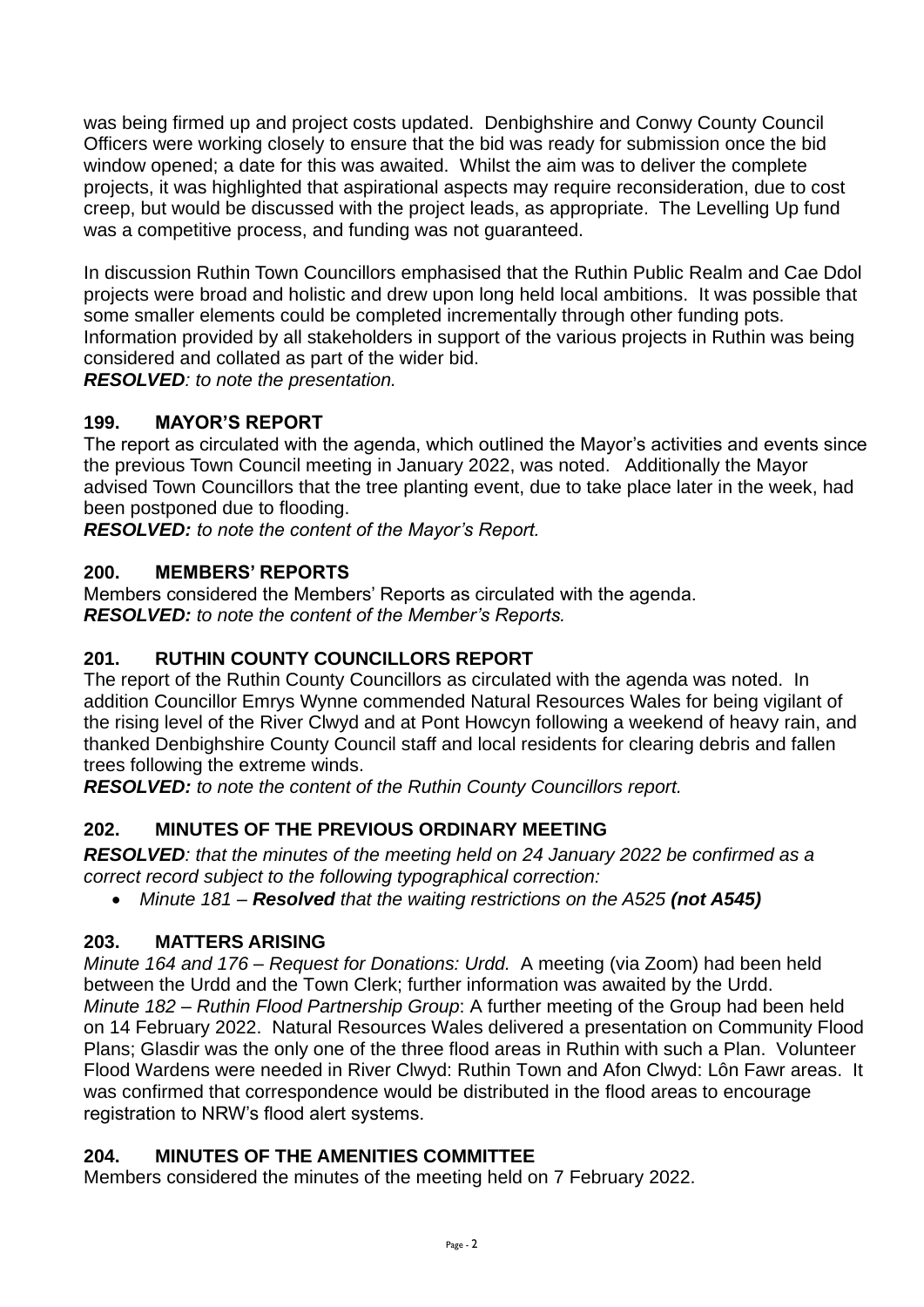*RESOLVED: to receive the minutes of the Amenities Committee held on 7 February 2022.* 

# **205. MINUTES OF THE PLANNING AND DEVELOPMENT COMMITTEE**

Members considered the minutes of the meeting held on 7 February 2022.

*RESOLVED: to receive the minutes of the Planning and Development Committee held on 7 February 2022.* 

# **206. MINUTES OF THE OLD COURTHOUSE MANAGEMENT COMMITTEE**

Members considered the minutes of the meeting held on 1 February 2022. Additionally it was reported that the Old Courthouse:

- was now an approved premises for marriages and civil partnership ceremonies
- external hanging sign was in place above The Old Courthouse front door. It was anticipated that costs (sign and placement) would be covered the fingerpost scheme.

*RESOLVED: to receive the minutes of The Old Courthouse Management Committee held on 1 February 2022.* 

# **207. NOTICE OF MOTIONS**

The following notices of motion were put to the Town Council for debate:

# **Councillor Mike van der Eijk**

'That Ruthin Town Council, in support of the pledge by Denbighshire County Council, declares a climate and ecological emergency, pledging to work towards making Ruthin carbon neutral by 2030 at the latest. In pursuant to this, the Town Council be requested to establish a Climate and Ecological Emergency Task Group to work with the local community, which will regularly report back to Full Council via the Amenities Committee, in order to deliver a climate and emergency policy and action plan'.

*RESOLVED: that the notice of motion as outlined above be agreed.*

# **Councillor Ethan Jones**

'That Rhuthun Town Council staff to be granted an additional day's paid leave for St David's Day, for the year 2023 onwards'

*RESOLVED: that the notice of motion as outlined above be agreed in principle subject to receipt of professional advice (legal and financial) and which would be considered by the Town Council in due course.*

# **208. RUTHIN FUTURE**

Information was shared with Town Councillors on the programme of wide ranging events in support of the current Ruthin Future exhibition which would run to 17 March 2022. Events scheduled included presentations and question and answer sessions, business and community group focused sessions, schools sessions, workshops with Co-Lab students and other activities such as a Photo Marathon and coffee morning.

*RESOLVED: the programme of events in support of current Ruthin Future exhibition was noted.*

# **209. RUTHIN TOWN CLOCK RESTORATION PROJECT – PROGRESS REPORT**

The Town Council welcomed Fiona Gale and Rob Price from the Town Clock Restoration Working Group to deliver a progress report and presentation on the restoration project which was a project included within the wider Levelling Up application bid. The Working Group was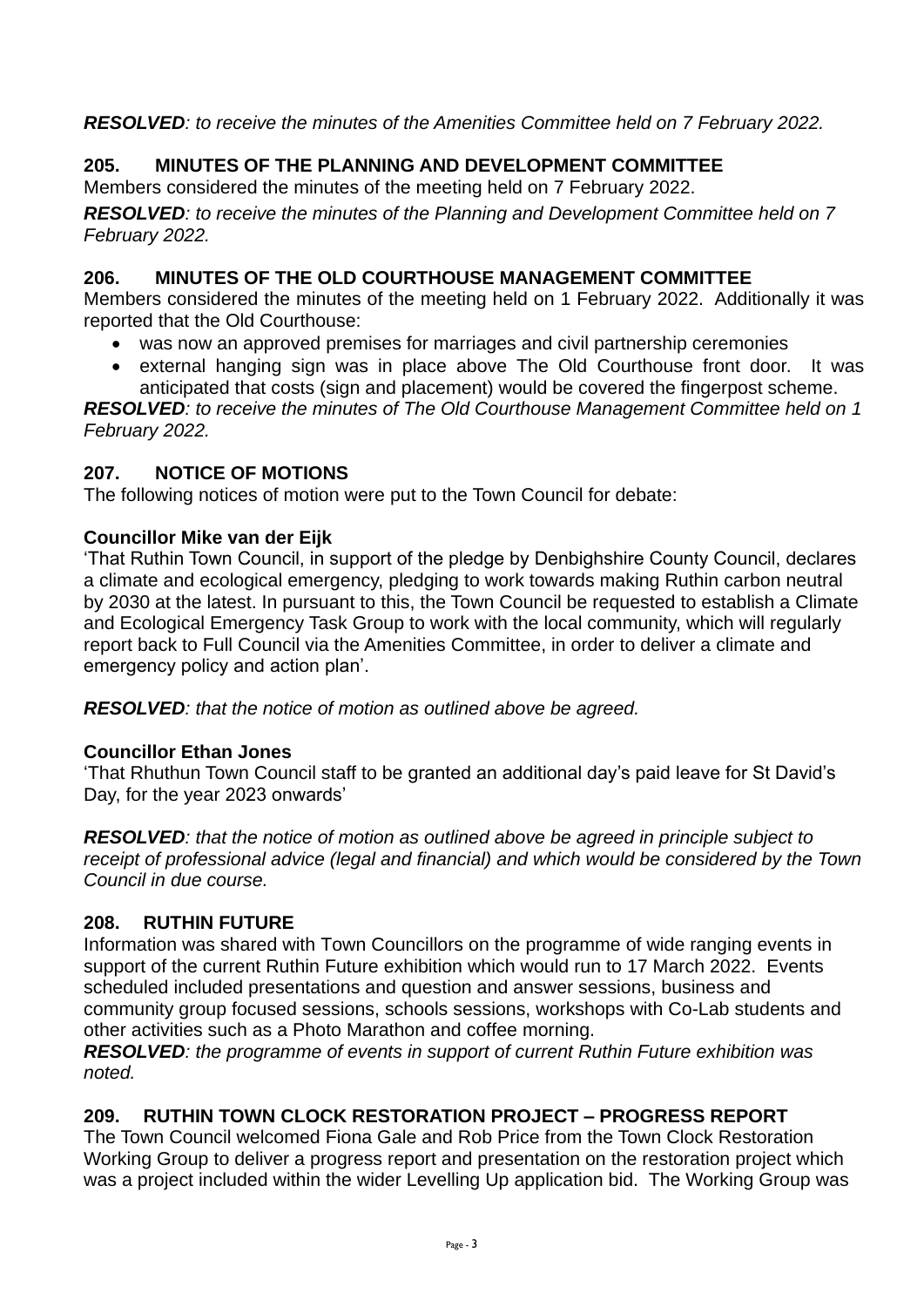thanked for their commitment and hard work in progressing the project and for the comprehensive update.

*RESOLVED: the progress report and information delivered in the presentation were noted.*

# **210. HAVE YOUR SAY: THE DENBIGHSHIRE WE WANT 2022-27**

The Town Council noted the current consultation from Denbighshire County Council seeking views on its Corporate Plan 2022-2027 would run to Friday, 11 March 2022. The Corporate Plan was focussed on the themes of: Housing, Economy, Young People, Connected Communities, Environment and Climate, Addressing Deprivation, and A well-run, high performing Council. *RESOLVED: that the Document Scrutiny Committee be convened to consider a response to 'The Denbighshire We Want 2022-2027 on behalf of Ruthin Town Council.*

#### **211. THE LOCAL GOVERNMENT AND ELECTIONS (WALES) ACT 2021: DRAFT STATUTORY GUIDANCE FOR COMMUNITY AND TOWN COUNCILS**

The Town Council noted the consultation was seeking views on draft statutory guidance for community and town councils. The deadline for responses was 17 March 2022. *RESOLVED: that the Document Scrutiny Committee be convened to consider a response to 'The Local Government and Elections (Wales) Act 2021: Draft Statutory Guidance for Community and Town Councils' on behalf of Ruthin Town Council.*

#### **212. ELECTIONS FOR ALL SEATS ON THE CITY, TOWN AND COMMUNITY COUNCILS IN DENBIGHSHIRE - THURSDAY, 5 MAY 2022**

The Local Government Elections timetable for the local elections being held on 5 May 2022 as outlined by Denbighshire County Council's Electoral Services had been circulated. *RESOLVED: that the Local Government Elections timetable for elections being held on 5 May 2022 be noted.*

# **213. FINANCIAL STATEMENT**

Members received the financial statement for the period ending 31 January 2022. *RESOLVED: to accept the financial statement of the period ending 31 January 2022.*

# **214. ACCOUNTS FOR PAYMENT**

*RESOLVED: that payment of the following items be approved.*

| <b>OB</b> | <b>Marian Rees</b> | Translation services - January 2022                                                                 | $\ast$ | £180.00   |
|-----------|--------------------|-----------------------------------------------------------------------------------------------------|--------|-----------|
| <b>OB</b> | Hill & Roberts     | Accountancy and Payroll Services -<br>February 2022                                                 | *      | £240.00   |
| <b>OB</b> | Hill & Roberts     | Completion of VAT return for quarter up to<br>31 December 2021                                      | *      | £180.00   |
| <b>OB</b> | <b>Kellectrics</b> | Rewiring at the Clock Tower                                                                         | *      | £846.00   |
| <b>OB</b> | Smith of Derby     | Checking the clock following rewiring at the<br>clock tower                                         | *      | £180.00   |
| <b>OB</b> | <b>Blanchere</b>   | Return of products at the end of the hire<br>term                                                   | *      | £2,160.00 |
| <b>OB</b> | BТ                 | Phone, broadband and internet provision<br>(March 2021 – February 2022 excluding<br>September 2021) | *      | £745.25   |

# **215. DATE OF NEXT MEETING**

*RESOLVED: to confirm the date of the next ordinary meeting will be Monday, 21 March 2022.*